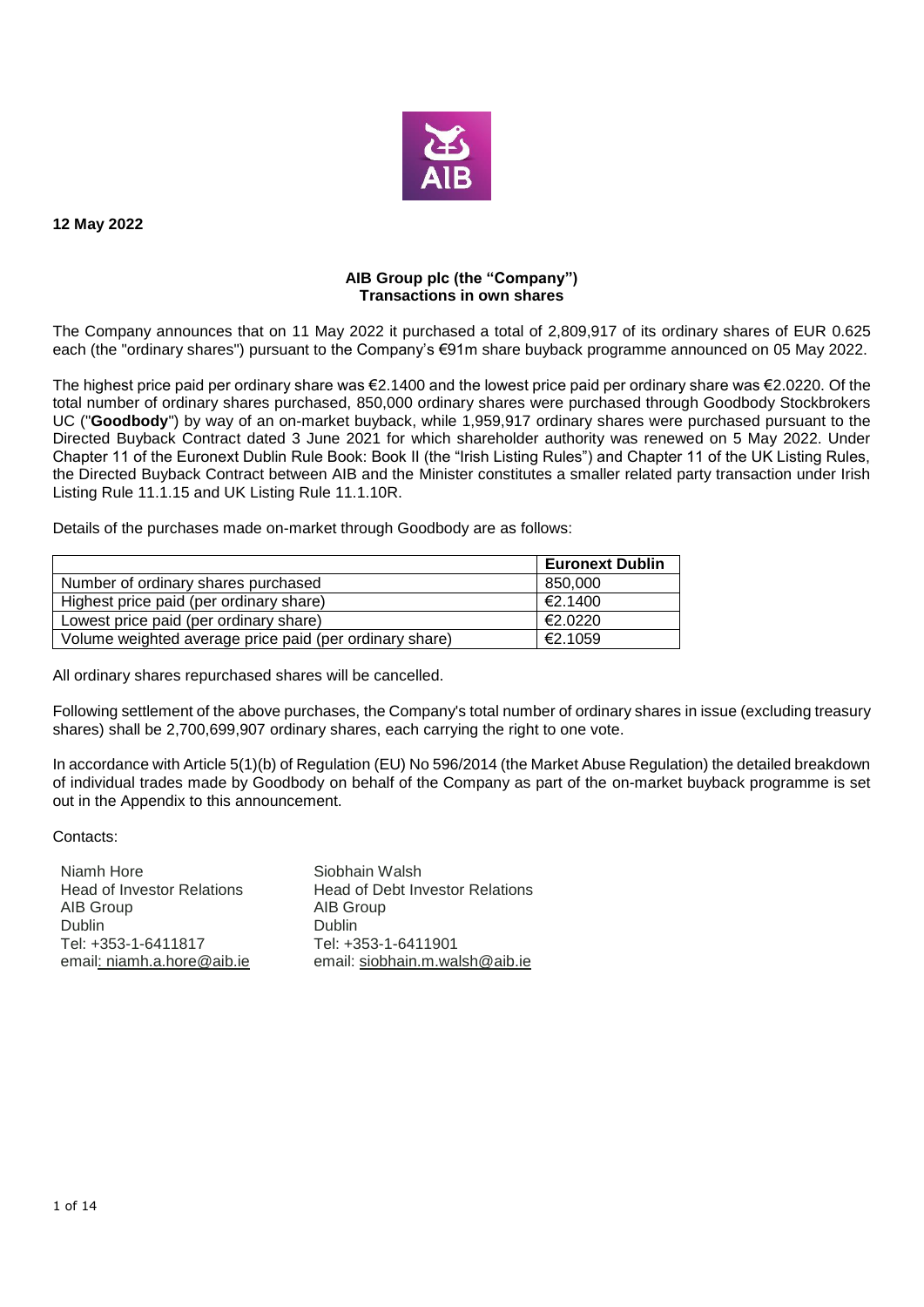## **Appendix**

## **Transaction Details**

| <b>Issuer Name</b>       | AIB Group plc            |
|--------------------------|--------------------------|
| LEI                      | 635400AKJBGNS5WNQL34     |
| <b>ISIN</b>              | IE00BF0L3536             |
| <b>Intermediary Name</b> | Goodbody Stockbrokers UC |
| <b>Intermediary Code</b> | GDBSIE21XXX              |
| <b>Timezone</b>          | <b>GMT</b>               |
| <b>Currency</b>          | FUR                      |

## **Euronext Dublin**

| <b>Number of Shares</b> | <b>Price per Share (EUR)</b> | <b>Trading venue</b> | <b>Time</b> | of Transaction          |
|-------------------------|------------------------------|----------------------|-------------|-------------------------|
|                         |                              |                      | transaction | <b>Reference Number</b> |
| 737                     | 2.0480                       | <b>XDUB</b>          | 08:11:34    | 00026339368TRDU1        |
| 1,000                   | 2.0500                       | <b>XDUB</b>          | 08:12:10    | 00026339379TRDU1        |
| 904                     | 2.0500                       | <b>XDUB</b>          | 08:12:10    | 00026339380TRDU1        |
| 754                     | 2.0500                       | <b>XDUB</b>          | 08:12:10    | 00026339381TRDU1        |
| 5,456                   | 2.0560                       | <b>XDUB</b>          | 08:15:25    | 00026339407TRDU1        |
| 5,324                   | 2.0520                       | <b>XDUB</b>          | 08:15:25    | 00026339408TRDU1        |
| 1,674                   | 2.0520                       | <b>XDUB</b>          | 08:15:25    | 00026339409TRDU1        |
| 132                     | 2.0520                       | <b>XDUB</b>          | 08:15:25    | 00026339410TRDU1        |
| 1,674                   | 2.0520                       | <b>XDUB</b>          | 08:15:25    | 00026339411TRDU1        |
| 1,674                   | 2.0520                       | <b>XDUB</b>          | 08:15:25    | 00026339412TRDU1        |
| 484                     | 2.0520                       | <b>XDUB</b>          | 08:15:25    | 00026339413TRDU1        |
| 1,190                   | 2.0520                       | <b>XDUB</b>          | 08:15:25    | 00026339414TRDU1        |
| 1,674                   | 2.0520                       | <b>XDUB</b>          | 08:15:25    | 00026339415TRDU1        |
| 1,674                   | 2.0520                       | <b>XDUB</b>          | 08:15:25    | 00026339416TRDU1        |
| 604                     | 2.0520                       | <b>XDUB</b>          | 08:15:25    | 00026339417TRDU1        |
| 1,070                   | 2.0520                       | <b>XDUB</b>          | 08:15:25    | 00026339418TRDU1        |
| 6,087                   | 2.0520                       | <b>XDUB</b>          | 08:15:25    | 00026339419TRDU1        |
| 883                     | 2.0440                       | <b>XDUB</b>          | 08:26:21    | 00026339553TRDU1        |
| 3,696                   | 2.0440                       | <b>XDUB</b>          | 08:26:21    | 00026339554TRDU1        |
| 3,687                   | 2.0440                       | <b>XDUB</b>          | 08:26:21    | 00026339555TRDU1        |
| 980                     | 2.0440                       | <b>XDUB</b>          | 08:26:21    | 00026339556TRDU1        |
| 883                     | 2.0440                       | <b>XDUB</b>          | 08:26:21    | 00026339557TRDU1        |
| 1,863                   | 2.0440                       | <b>XDUB</b>          | 08:26:21    | 00026339558TRDU1        |
| 2,600                   | 2.0440                       | <b>XDUB</b>          | 08:26:21    | 00026339559TRDU1        |
| 3,867                   | 2.0420                       | <b>XDUB</b>          | 08:26:21    | 00026339560TRDU1        |
| 3,781                   | 2.0340                       | <b>XDUB</b>          | 08:29:41    | 00026339596TRDU1        |
| 3,658                   | 2.0240                       | <b>XDUB</b>          | 08:32:32    | 00026339622TRDU1        |
| 2,562                   | 2.0220                       | <b>XDUB</b>          | 08:32:35    | 00026339623TRDU1        |
| 3,553                   | 2.0380                       | <b>XDUB</b>          | 08:37:58    | 00026339648TRDU1        |
| 3,646                   | 2.0380                       | <b>XDUB</b>          | 08:37:58    | 00026339649TRDU1        |
| 5,145                   | 2.0500                       | <b>XDUB</b>          | 08:43:21    | 00026339773TRDU1        |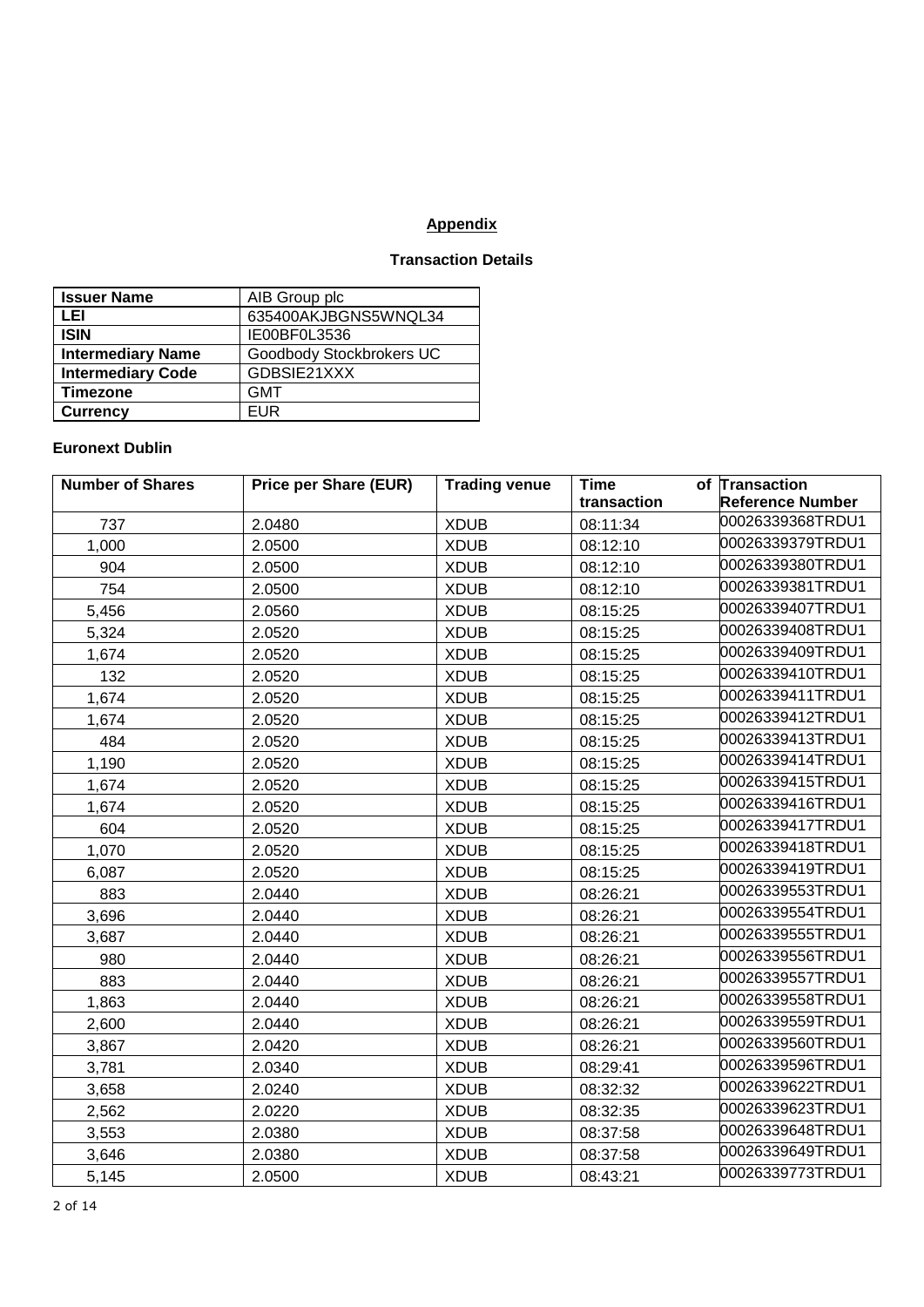| 2,142 | 2.0500 | <b>XDUB</b> | 08:43:21 | 00026339774TRDU1 |
|-------|--------|-------------|----------|------------------|
| 1,481 | 2.0500 | <b>XDUB</b> | 08:43:30 | 00026339775TRDU1 |
| 2,572 | 2.0600 | <b>XDUB</b> | 08:50:39 | 00026339849TRDU1 |
| 2,549 | 2.0620 | <b>XDUB</b> | 08:55:16 | 00026339923TRDU1 |
| 26    | 2.0620 | <b>XDUB</b> | 08:55:16 | 00026339924TRDU1 |
| 2,575 | 2.0620 | <b>XDUB</b> | 08:55:17 | 00026339925TRDU1 |
| 2,455 | 2.0620 | <b>XDUB</b> | 08:55:17 | 00026339926TRDU1 |
| 659   | 2.0620 | <b>XDUB</b> | 08:57:03 | 00026339952TRDU1 |
| 1,995 | 2.0620 | <b>XDUB</b> | 08:57:03 | 00026339953TRDU1 |
| 5,166 | 2.0700 | <b>XDUB</b> | 09:00:31 | 00026339999TRDU1 |
| 1,599 | 2.0680 | <b>XDUB</b> | 09:00:38 | 00026340000TRDU1 |
| 703   | 2.0660 | <b>XDUB</b> | 09:01:56 | 00026340021TRDU1 |
| 275   | 2.0660 | <b>XDUB</b> | 09:01:56 | 00026340022TRDU1 |
| 609   | 2.0660 | <b>XDUB</b> | 09:01:56 | 00026340023TRDU1 |
| 275   | 2.0660 | <b>XDUB</b> | 09:01:56 | 00026340024TRDU1 |
| 536   | 2.0660 | <b>XDUB</b> | 09:01:56 | 00026340025TRDU1 |
| 742   | 2.0660 | <b>XDUB</b> | 09:01:58 | 00026340026TRDU1 |
| 6,018 | 2.0680 | <b>XDUB</b> | 09:07:05 | 00026340080TRDU1 |
| 1,641 | 2.0680 | <b>XDUB</b> | 09:07:05 | 00026340081TRDU1 |
| 3,314 | 2.0680 | <b>XDUB</b> | 09:07:05 | 00026340082TRDU1 |
| 1,805 | 2.0680 | <b>XDUB</b> | 09:07:05 | 00026340083TRDU1 |
| 1,509 | 2.0680 | <b>XDUB</b> | 09:07:05 | 00026340084TRDU1 |
| 1,805 | 2.0680 | <b>XDUB</b> | 09:07:05 | 00026340085TRDU1 |
| 1,536 | 2.0680 | <b>XDUB</b> | 09:07:05 | 00026340086TRDU1 |
| 461   | 2.0680 | <b>XDUB</b> | 09:07:05 | 00026340087TRDU1 |
| 1,180 | 2.0680 | <b>XDUB</b> | 09:07:06 | 00026340088TRDU1 |
| 645   | 2.0680 | <b>XDUB</b> | 09:07:06 | 00026340089TRDU1 |
| 2,045 | 2.0600 | <b>XDUB</b> | 09:14:45 | 00026340165TRDU1 |
| 2,871 | 2.0600 | <b>XDUB</b> | 09:14:45 | 00026340166TRDU1 |
| 2,974 | 2.0600 | <b>XDUB</b> | 09:14:45 | 00026340167TRDU1 |
| 3,634 | 2.0600 | <b>XDUB</b> | 09:14:45 | 00026340168TRDU1 |
| 874   | 2.0600 | <b>XDUB</b> | 09:14:45 | 00026340169TRDU1 |
| 5,810 | 2.0600 | <b>XDUB</b> | 09:20:05 | 00026340236TRDU1 |
| 880   | 2.0580 | <b>XDUB</b> | 09:20:22 | 00026340237TRDU1 |
| 2,458 | 2.0580 | <b>XDUB</b> | 09:20:23 | 00026340238TRDU1 |
| 145   | 2.0580 | <b>XDUB</b> | 09:25:17 | 00026340257TRDU1 |
| 1,976 | 2.0620 | <b>XDUB</b> | 09:27:27 | 00026340289TRDU1 |
| 8,620 | 2.0700 | <b>XDUB</b> | 09:41:40 | 00026340524TRDU1 |
| 42    | 2.0700 | <b>XDUB</b> | 09:41:41 | 00026340525TRDU1 |
| 5,568 | 2.0740 | <b>XDUB</b> | 09:42:44 | 00026340557TRDU1 |
| 8     | 2.0740 | <b>XDUB</b> | 09:43:19 | 00026340573TRDU1 |
| 2,775 | 2.0740 | <b>XDUB</b> | 09:43:19 | 00026340574TRDU1 |
| 1,649 | 2.0720 | <b>XDUB</b> | 09:44:03 | 00026340583TRDU1 |
| 1,649 | 2.0720 | <b>XDUB</b> | 09:44:03 | 00026340584TRDU1 |
| 1,988 | 2.0720 | <b>XDUB</b> | 09:44:03 | 00026340585TRDU1 |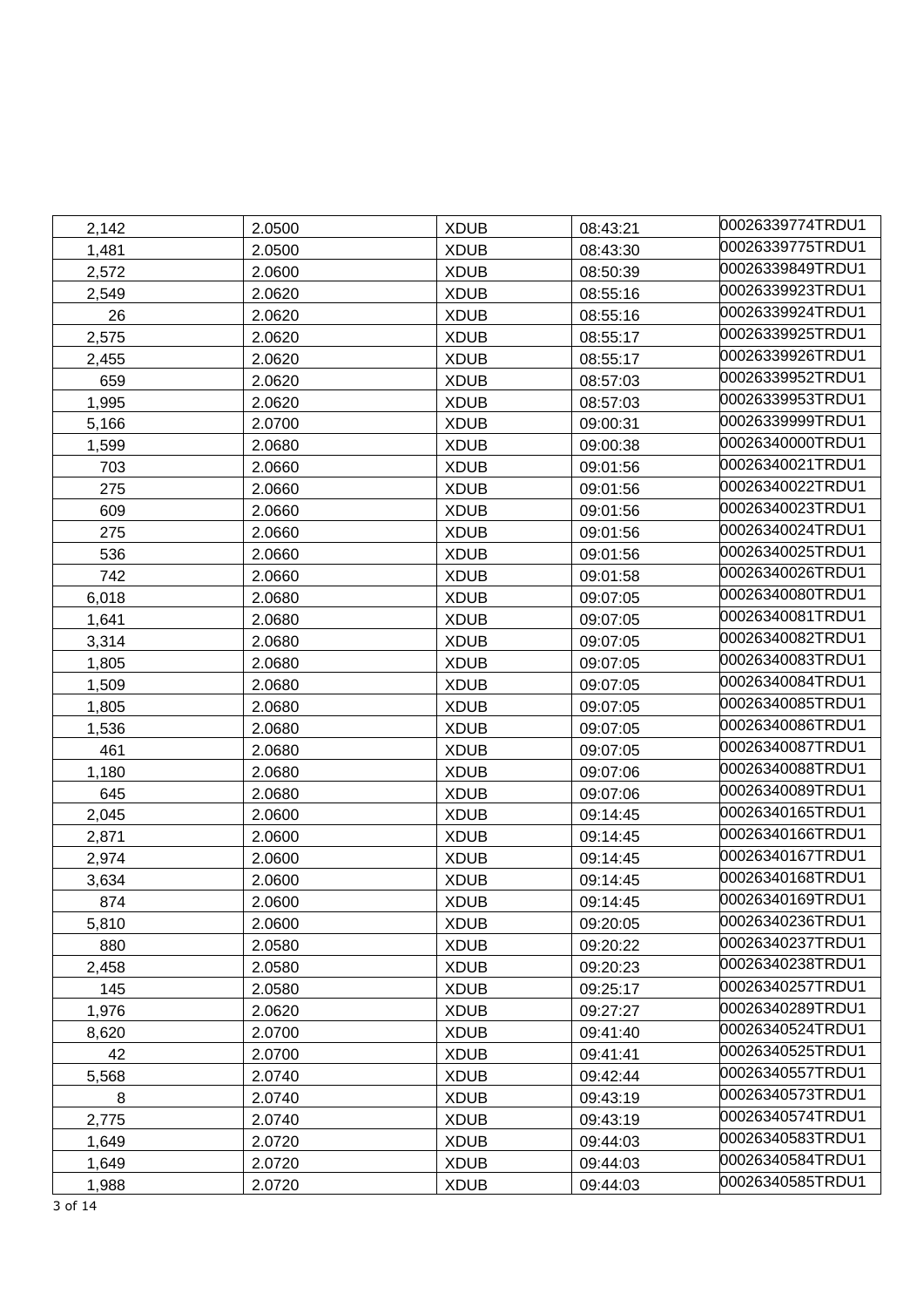| 1,649  | 2.0720 | <b>XDUB</b> | 09:44:03 | 00026340586TRDU1 |
|--------|--------|-------------|----------|------------------|
| 3,144  | 2.0800 | <b>XDUB</b> | 09:46:17 | 00026340639TRDU1 |
| 99     | 2.0800 | <b>XDUB</b> | 09:46:17 | 00026340640TRDU1 |
| 3,045  | 2.0800 | <b>XDUB</b> | 09:46:17 | 00026340641TRDU1 |
| 99     | 2.0800 | <b>XDUB</b> | 09:46:17 | 00026340642TRDU1 |
| 708    | 2.0800 | <b>XDUB</b> | 09:46:26 | 00026340644TRDU1 |
| 2,967  | 2.0860 | <b>XDUB</b> | 09:56:01 | 00026340907TRDU1 |
| 11,994 | 2.0840 | <b>XDUB</b> | 09:56:59 | 00026340909TRDU1 |
| 910    | 2.0840 | <b>XDUB</b> | 09:56:59 | 00026340910TRDU1 |
| 3,123  | 2.0840 | <b>XDUB</b> | 09:57:57 | 00026340935TRDU1 |
| 2,784  | 2.0980 | <b>XDUB</b> | 10:03:08 | 00026341044TRDU1 |
| 2,813  | 2.0980 | <b>XDUB</b> | 10:03:37 | 00026341060TRDU1 |
| 2,804  | 2.1000 | <b>XDUB</b> | 10:15:06 | 00026341196TRDU1 |
| 2,768  | 2.1000 | <b>XDUB</b> | 10:15:59 | 00026341206TRDU1 |
| 100    | 2.0980 | <b>XDUB</b> | 10:18:04 | 00026341222TRDU1 |
| 772    | 2.0980 | <b>XDUB</b> | 10:18:04 | 00026341223TRDU1 |
| 1,424  | 2.1000 | <b>XDUB</b> | 10:18:57 | 00026341227TRDU1 |
| 32     | 2.1000 | <b>XDUB</b> | 10:18:57 | 00026341228TRDU1 |
| 5,210  | 2.1000 | <b>XDUB</b> | 10:22:04 | 00026341251TRDU1 |
| 3,941  | 2.1060 | <b>XDUB</b> | 10:34:31 | 00026341461TRDU1 |
| 818    | 2.1060 | <b>XDUB</b> | 10:34:31 | 00026341462TRDU1 |
| 1,886  | 2.1080 | <b>XDUB</b> | 10:35:45 | 00026341510TRDU1 |
| 1,886  | 2.1080 | <b>XDUB</b> | 10:35:45 | 00026341511TRDU1 |
| 1,886  | 2.1080 | <b>XDUB</b> | 10:35:45 | 00026341512TRDU1 |
| 3,404  | 2.1080 | <b>XDUB</b> | 10:37:10 | 00026341550TRDU1 |
| 119    | 2.1080 | <b>XDUB</b> | 10:37:10 | 00026341551TRDU1 |
| 727    | 2.1080 | <b>XDUB</b> | 10:37:10 | 00026341552TRDU1 |
| 339    | 2.1080 | <b>XDUB</b> | 10:37:10 | 00026341553TRDU1 |
| 2,951  | 2.1080 | <b>XDUB</b> | 10:37:15 | 00026341556TRDU1 |
| 2,810  | 2.1080 | <b>XDUB</b> | 10:38:01 | 00026341580TRDU1 |
| 3,040  | 2.1060 | <b>XDUB</b> | 10:40:16 | 00026341602TRDU1 |
| 801    | 2.1060 | <b>XDUB</b> | 10:42:38 | 00026341793TRDU1 |
| 2,784  | 2.1060 | <b>XDUB</b> | 10:43:25 | 00026341800TRDU1 |
| 1,868  | 2.1060 | <b>XDUB</b> | 10:45:31 | 00026341843TRDU1 |
| 774    | 2.1060 | <b>XDUB</b> | 10:45:31 | 00026341844TRDU1 |
| 132    | 2.1060 | <b>XDUB</b> | 10:47:33 | 00026341865TRDU1 |
| 2,528  | 2.1060 | <b>XDUB</b> | 10:47:33 | 00026341866TRDU1 |
| 303    | 2.1020 | <b>XDUB</b> | 10:49:01 | 00026341879TRDU1 |
| 1,439  | 2.1020 | <b>XDUB</b> | 10:49:01 | 00026341880TRDU1 |
| 1,439  | 2.1020 | <b>XDUB</b> | 10:49:01 | 00026341881TRDU1 |
| 303    | 2.1020 | <b>XDUB</b> | 10:49:01 | 00026341882TRDU1 |
| 1,445  | 2.1020 | <b>XDUB</b> | 10:49:01 | 00026341883TRDU1 |
| 1,742  | 2.1020 | <b>XDUB</b> | 10:49:01 | 00026341884TRDU1 |
| 70     | 2.1020 | <b>XDUB</b> | 10:49:01 | 00026341885TRDU1 |
| 1,672  | 2.1020 | <b>XDUB</b> | 10:49:04 | 00026341886TRDU1 |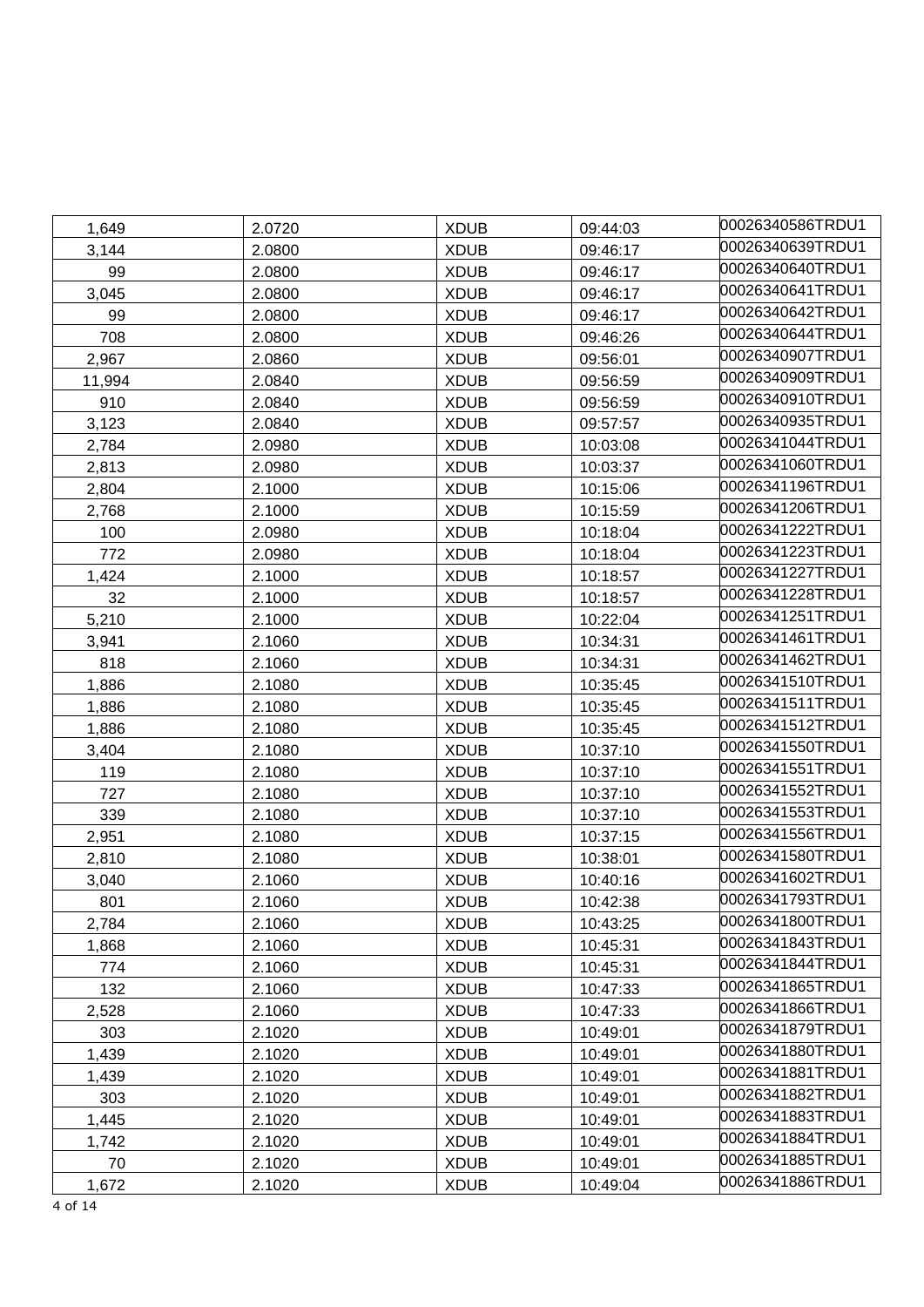| 100   | 2.0980 | <b>XDUB</b> | 10:56:23 | 00026342050TRDU1 |
|-------|--------|-------------|----------|------------------|
| 2,952 | 2.0980 | <b>XDUB</b> | 10:56:23 | 00026342051TRDU1 |
| 3,246 | 2.0920 | <b>XDUB</b> | 11:03:45 | 00026342406TRDU1 |
| 3,246 | 2.0920 | <b>XDUB</b> | 11:03:45 | 00026342407TRDU1 |
| 1,000 | 2.0920 | <b>XDUB</b> | 11:03:51 | 00026342414TRDU1 |
| 185   | 2.0920 | <b>XDUB</b> | 11:03:51 | 00026342415TRDU1 |
| 3,754 | 2.0880 | <b>XDUB</b> | 11:04:02 | 00026342427TRDU1 |
| 3,754 | 2.0880 | <b>XDUB</b> | 11:04:02 | 00026342428TRDU1 |
| 2,439 | 2.0860 | <b>XDUB</b> | 11:05:30 | 00026342480TRDU1 |
| 100   | 2.0860 | <b>XDUB</b> | 11:05:33 | 00026342488TRDU1 |
| 1,877 | 2.0880 | <b>XDUB</b> | 11:12:16 | 00026342597TRDU1 |
| 300   | 2.0900 | <b>XDUB</b> | 11:15:12 | 00026342666TRDU1 |
| 81    | 2.0900 | <b>XDUB</b> | 11:15:12 | 00026342667TRDU1 |
| 64    | 2.0900 | <b>XDUB</b> | 11:15:12 | 00026342668TRDU1 |
| 721   | 2.1000 | <b>XDUB</b> | 11:16:27 | 00026342683TRDU1 |
| 1,255 | 2.1000 | <b>XDUB</b> | 11:16:27 | 00026342684TRDU1 |
| 2,652 | 2.1000 | <b>XDUB</b> | 11:16:28 | 00026342685TRDU1 |
| 2,850 | 2.0980 | <b>XDUB</b> | 11:16:40 | 00026342686TRDU1 |
| 1,655 | 2.1040 | <b>XDUB</b> | 11:26:09 | 00026342944TRDU1 |
| 1,655 | 2.1040 | <b>XDUB</b> | 11:26:09 | 00026342945TRDU1 |
| 3,552 | 2.1120 | <b>XDUB</b> | 11:33:02 | 00026343210TRDU1 |
| 4,975 | 2.1120 | <b>XDUB</b> | 11:33:02 | 00026343211TRDU1 |
| 3,670 | 2.1200 | <b>XDUB</b> | 11:37:45 | 00026343293TRDU1 |
| 1,504 | 2.1200 | <b>XDUB</b> | 11:37:45 | 00026343294TRDU1 |
| 25    | 2.1200 | <b>XDUB</b> | 11:37:45 | 00026343295TRDU1 |
| 20    | 2.1200 | <b>XDUB</b> | 11:37:45 | 00026343296TRDU1 |
| 3,357 | 2.1200 | <b>XDUB</b> | 11:39:23 | 00026343321TRDU1 |
| 3,041 | 2.1200 | <b>XDUB</b> | 11:39:36 | 00026343329TRDU1 |
| 2,516 | 2.1240 | <b>XDUB</b> | 11:45:18 | 00026343410TRDU1 |
| 597   | 2.1240 | <b>XDUB</b> | 11:45:18 | 00026343411TRDU1 |
| 3,113 | 2.1240 | <b>XDUB</b> | 11:45:18 | 00026343412TRDU1 |
| 1,373 | 2.1240 | <b>XDUB</b> | 11:45:18 | 00026343413TRDU1 |
| 23    | 2.1260 | <b>XDUB</b> | 11:50:49 | 00026343482TRDU1 |
| 1,606 | 2.1260 | <b>XDUB</b> | 11:52:56 | 00026343513TRDU1 |
| 5,825 | 2.1260 | <b>XDUB</b> | 11:52:56 | 00026343514TRDU1 |
| 1,638 | 2.1260 | <b>XDUB</b> | 11:52:56 | 00026343515TRDU1 |
| 1,606 | 2.1260 | <b>XDUB</b> | 11:52:56 | 00026343516TRDU1 |
| 1,638 | 2.1260 | <b>XDUB</b> | 11:52:56 | 00026343517TRDU1 |
| 1,606 | 2.1260 | <b>XDUB</b> | 11:52:56 | 00026343518TRDU1 |
| 2,961 | 2.1260 | <b>XDUB</b> | 11:52:56 | 00026343519TRDU1 |
| 1,638 | 2.1260 | <b>XDUB</b> | 11:52:56 | 00026343520TRDU1 |
| 2,786 | 2.1260 | <b>XDUB</b> | 11:52:56 | 00026343521TRDU1 |
| 2,905 | 2.1240 | <b>XDUB</b> | 12:03:30 | 00026343724TRDU1 |
| 2,841 | 2.1240 | <b>XDUB</b> | 12:03:30 | 00026343725TRDU1 |
| 42    | 2.1240 | <b>XDUB</b> | 12:03:30 | 00026343726TRDU1 |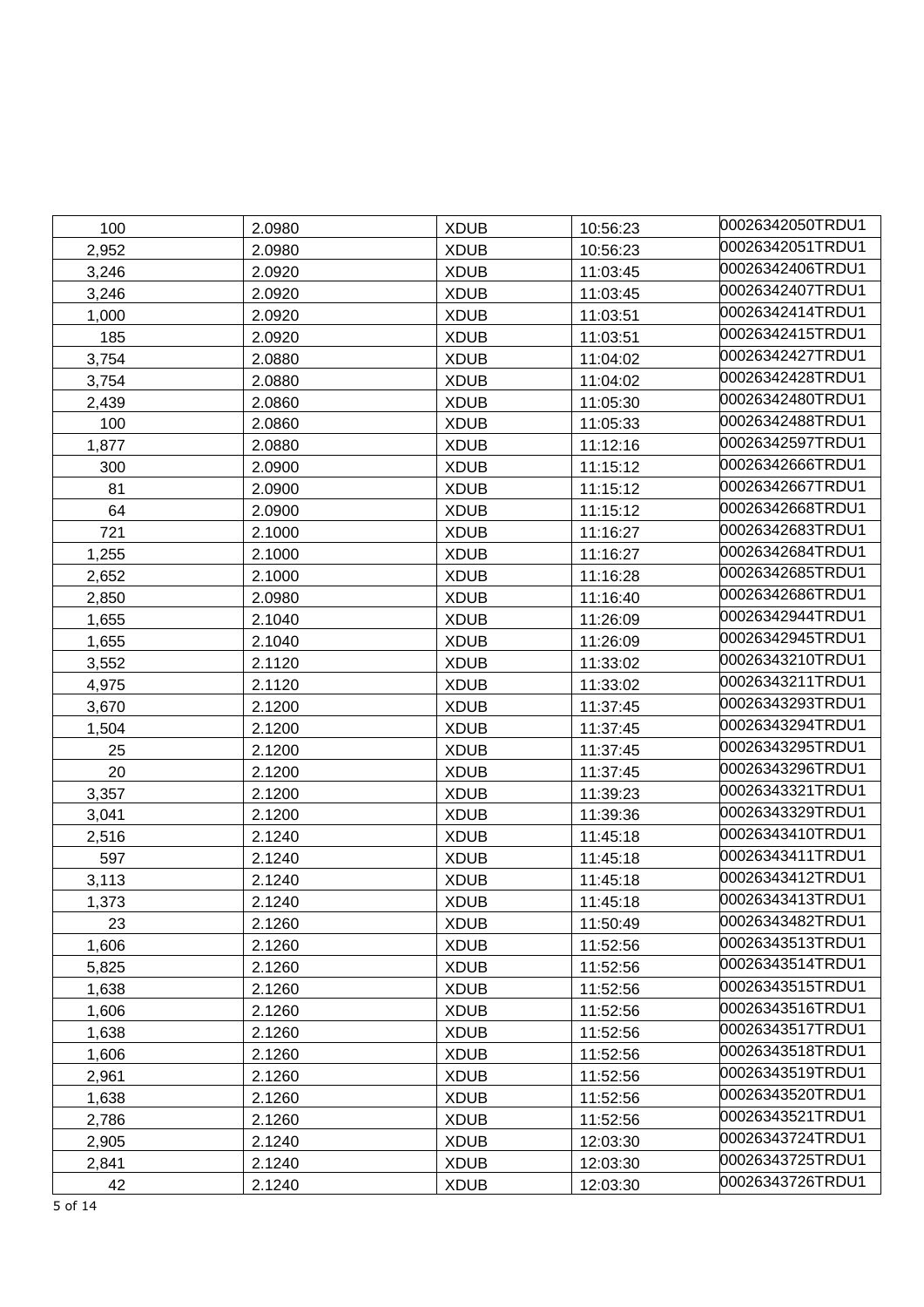| 2,784 | 2.1240 | <b>XDUB</b> | 12:03:30 | 00026343727TRDU1 |
|-------|--------|-------------|----------|------------------|
| 658   | 2.1220 | <b>XDUB</b> | 12:03:30 | 00026343728TRDU1 |
| 2,380 | 2.1220 | <b>XDUB</b> | 12:03:30 | 00026343729TRDU1 |
| 5,041 | 2.1180 | <b>XDUB</b> | 12:17:08 | 00026343897TRDU1 |
| 2,793 | 2.1180 | <b>XDUB</b> | 12:17:08 | 00026343898TRDU1 |
| 2,662 | 2.1180 | <b>XDUB</b> | 12:17:08 | 00026343899TRDU1 |
| 2,120 | 2.1180 | <b>XDUB</b> | 12:17:08 | 00026343900TRDU1 |
| 259   | 2.1180 | <b>XDUB</b> | 12:17:08 | 00026343901TRDU1 |
| 1,125 | 2.1180 | <b>XDUB</b> | 12:17:08 | 00026343902TRDU1 |
| 424   | 2.1180 | <b>XDUB</b> | 12:27:36 | 00026344025TRDU1 |
| 652   | 2.1180 | <b>XDUB</b> | 12:27:36 | 00026344026TRDU1 |
| 30    | 2.1200 | <b>XDUB</b> | 12:33:14 | 00026344064TRDU1 |
| 64    | 2.1200 | <b>XDUB</b> | 12:33:14 | 00026344065TRDU1 |
| 1,793 | 2.1220 | <b>XDUB</b> | 12:40:42 | 00026344108TRDU1 |
| 1,698 | 2.1220 | <b>XDUB</b> | 12:40:42 | 00026344109TRDU1 |
| 1,202 | 2.1220 | <b>XDUB</b> | 12:40:42 | 00026344110TRDU1 |
| 3,491 | 2.1220 | <b>XDUB</b> | 12:40:42 | 00026344111TRDU1 |
| 591   | 2.1220 | <b>XDUB</b> | 12:40:42 | 00026344112TRDU1 |
| 1,674 | 2.1220 | <b>XDUB</b> | 12:40:42 | 00026344113TRDU1 |
| 3,486 | 2.1220 | <b>XDUB</b> | 12:46:51 | 00026344154TRDU1 |
| 3,578 | 2.1220 | <b>XDUB</b> | 12:49:53 | 00026344179TRDU1 |
| 562   | 2.1240 | <b>XDUB</b> | 12:54:18 | 00026344206TRDU1 |
| 488   | 2.1240 | <b>XDUB</b> | 12:54:18 | 00026344207TRDU1 |
| 646   | 2.1240 | <b>XDUB</b> | 12:54:18 | 00026344208TRDU1 |
| 354   | 2.1240 | <b>XDUB</b> | 12:54:18 | 00026344209TRDU1 |
| 158   | 2.1240 | <b>XDUB</b> | 12:54:18 | 00026344210TRDU1 |
| 1,538 | 2.1240 | <b>XDUB</b> | 12:54:18 | 00026344211TRDU1 |
| 158   | 2.1240 | <b>XDUB</b> | 12:54:18 | 00026344212TRDU1 |
| 3,535 | 2.1240 | <b>XDUB</b> | 12:55:10 | 00026344231TRDU1 |
| 3,535 | 2.1240 | <b>XDUB</b> | 12:55:10 | 00026344232TRDU1 |
| 2,896 | 2.1240 | <b>XDUB</b> | 12:55:27 | 00026344235TRDU1 |
| 1,892 | 2.1220 | <b>XDUB</b> | 12:55:27 | 00026344236TRDU1 |
| 101   | 2.1220 | <b>XDUB</b> | 12:55:32 | 00026344245TRDU1 |
| 1,791 | 2.1220 | <b>XDUB</b> | 12:55:32 | 00026344246TRDU1 |
| 101   | 2.1220 | <b>XDUB</b> | 12:55:32 | 00026344247TRDU1 |
| 601   | 2.1220 | <b>XDUB</b> | 12:55:32 | 00026344248TRDU1 |
| 1,623 | 2.1200 | <b>XDUB</b> | 12:57:32 | 00026344263TRDU1 |
| 1,623 | 2.1200 | <b>XDUB</b> | 12:57:32 | 00026344264TRDU1 |
| 585   | 2.1200 | <b>XDUB</b> | 12:57:32 | 00026344265TRDU1 |
| 139   | 2.1200 | <b>XDUB</b> | 12:57:32 | 00026344266TRDU1 |
| 806   | 2.1200 | <b>XDUB</b> | 13:03:32 | 00026344334TRDU1 |
| 15    | 2.1200 | <b>XDUB</b> | 13:03:32 | 00026344335TRDU1 |
| 54    | 2.1200 | <b>XDUB</b> | 13:03:32 | 00026344336TRDU1 |
| 2,534 | 2.1200 | <b>XDUB</b> | 13:06:03 | 00026344371TRDU1 |
| 1,831 | 2.1200 | <b>XDUB</b> | 13:06:03 | 00026344372TRDU1 |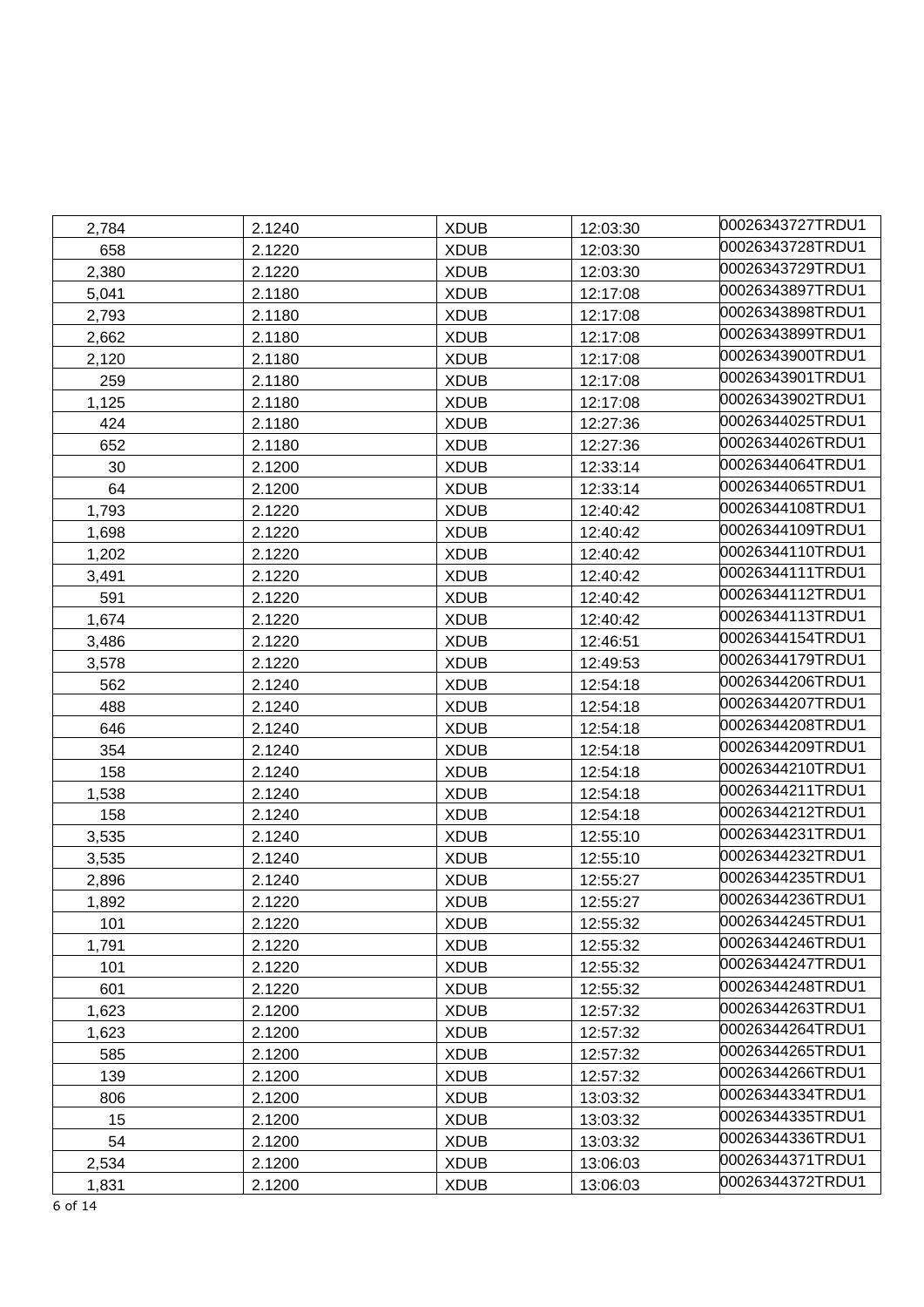| 2,678 | 2.1200 | <b>XDUB</b> | 13:08:00 | 00026344396TRDU1 |
|-------|--------|-------------|----------|------------------|
| 1,800 | 2.1180 | <b>XDUB</b> | 13:09:45 | 00026344422TRDU1 |
| 1,800 | 2.1180 | <b>XDUB</b> | 13:09:45 | 00026344423TRDU1 |
| 2,713 | 2.1180 | <b>XDUB</b> | 13:09:45 | 00026344424TRDU1 |
| 972   | 2.1180 | <b>XDUB</b> | 13:09:45 | 00026344425TRDU1 |
| 2,499 | 2.1160 | <b>XDUB</b> | 13:09:48 | 00026344426TRDU1 |
| 2,537 | 2.1160 | <b>XDUB</b> | 13:09:48 | 00026344427TRDU1 |
| 2,694 | 2.1120 | <b>XDUB</b> | 13:21:41 | 00026344750TRDU1 |
| 987   | 2.1100 | <b>XDUB</b> | 13:21:43 | 00026344751TRDU1 |
| 3,049 | 2.1100 | <b>XDUB</b> | 13:21:43 | 00026344752TRDU1 |
| 1,242 | 2.1100 | <b>XDUB</b> | 13:21:43 | 00026344753TRDU1 |
| 296   | 2.1100 | <b>XDUB</b> | 13:21:43 | 00026344754TRDU1 |
| 1,764 | 2.1100 | <b>XDUB</b> | 13:21:43 | 00026344755TRDU1 |
| 1,411 | 2.1100 | <b>XDUB</b> | 13:21:43 | 00026344756TRDU1 |
| 1,000 | 2.1120 | <b>XDUB</b> | 13:29:54 | 00026344883TRDU1 |
| 1,704 | 2.1120 | <b>XDUB</b> | 13:29:54 | 00026344884TRDU1 |
| 8,881 | 2.1060 | <b>XDUB</b> | 13:30:08 | 00026344954TRDU1 |
| 1,382 | 2.1040 | <b>XDUB</b> | 13:30:08 | 00026344955TRDU1 |
| 393   | 2.1040 | <b>XDUB</b> | 13:30:08 | 00026344956TRDU1 |
| 827   | 2.1040 | <b>XDUB</b> | 13:30:08 | 00026344957TRDU1 |
| 1,073 | 2.1040 | <b>XDUB</b> | 13:30:08 | 00026344958TRDU1 |
| 815   | 2.1040 | <b>XDUB</b> | 13:30:08 | 00026344959TRDU1 |
| 1,000 | 2.1040 | <b>XDUB</b> | 13:30:08 | 00026344960TRDU1 |
| 262   | 2.1040 | <b>XDUB</b> | 13:30:08 | 00026344961TRDU1 |
| 358   | 2.1040 | <b>XDUB</b> | 13:30:08 | 00026344962TRDU1 |
| 1,900 | 2.1020 | <b>XDUB</b> | 13:37:49 | 00026345235TRDU1 |
| 1,350 | 2.1020 | <b>XDUB</b> | 13:37:49 | 00026345236TRDU1 |
| 57    | 2.1000 | <b>XDUB</b> | 13:39:35 | 00026345326TRDU1 |
| 2,917 | 2.1000 | <b>XDUB</b> | 13:39:35 | 00026345329TRDU1 |
| 275   | 2.0980 | <b>XDUB</b> | 13:39:35 | 00026345323TRDU1 |
| 20    | 2.1060 | <b>XDUB</b> | 13:46:06 | 00026345451TRDU1 |
| 3,662 | 2.1060 | <b>XDUB</b> | 13:46:06 | 00026345452TRDU1 |
| 568   | 2.1060 | <b>XDUB</b> | 13:46:06 | 00026345453TRDU1 |
| 1,023 | 2.1060 | <b>XDUB</b> | 13:46:06 | 00026345454TRDU1 |
| 2,249 | 2.1060 | <b>XDUB</b> | 13:46:06 | 00026345455TRDU1 |
| 1,611 | 2.1060 | <b>XDUB</b> | 13:46:06 | 00026345456TRDU1 |
| 386   | 2.1060 | <b>XDUB</b> | 13:46:06 | 00026345457TRDU1 |
| 136   | 2.1060 | <b>XDUB</b> | 13:46:06 | 00026345458TRDU1 |
| 344   | 2.1060 | <b>XDUB</b> | 13:46:06 | 00026345459TRDU1 |
| 10    | 2.1040 | <b>XDUB</b> | 13:46:09 | 00026345460TRDU1 |
| 33    | 2.1020 | <b>XDUB</b> | 13:47:19 | 00026345484TRDU1 |
| 800   | 2.1020 | <b>XDUB</b> | 13:47:19 | 00026345487TRDU1 |
| 366   | 2.1020 | <b>XDUB</b> | 13:47:19 | 00026345488TRDU1 |
| 1,903 | 2.1020 | <b>XDUB</b> | 13:47:19 | 00026345489TRDU1 |
| 3,681 | 2.1040 | <b>XDUB</b> | 13:50:40 | 00026345548TRDU1 |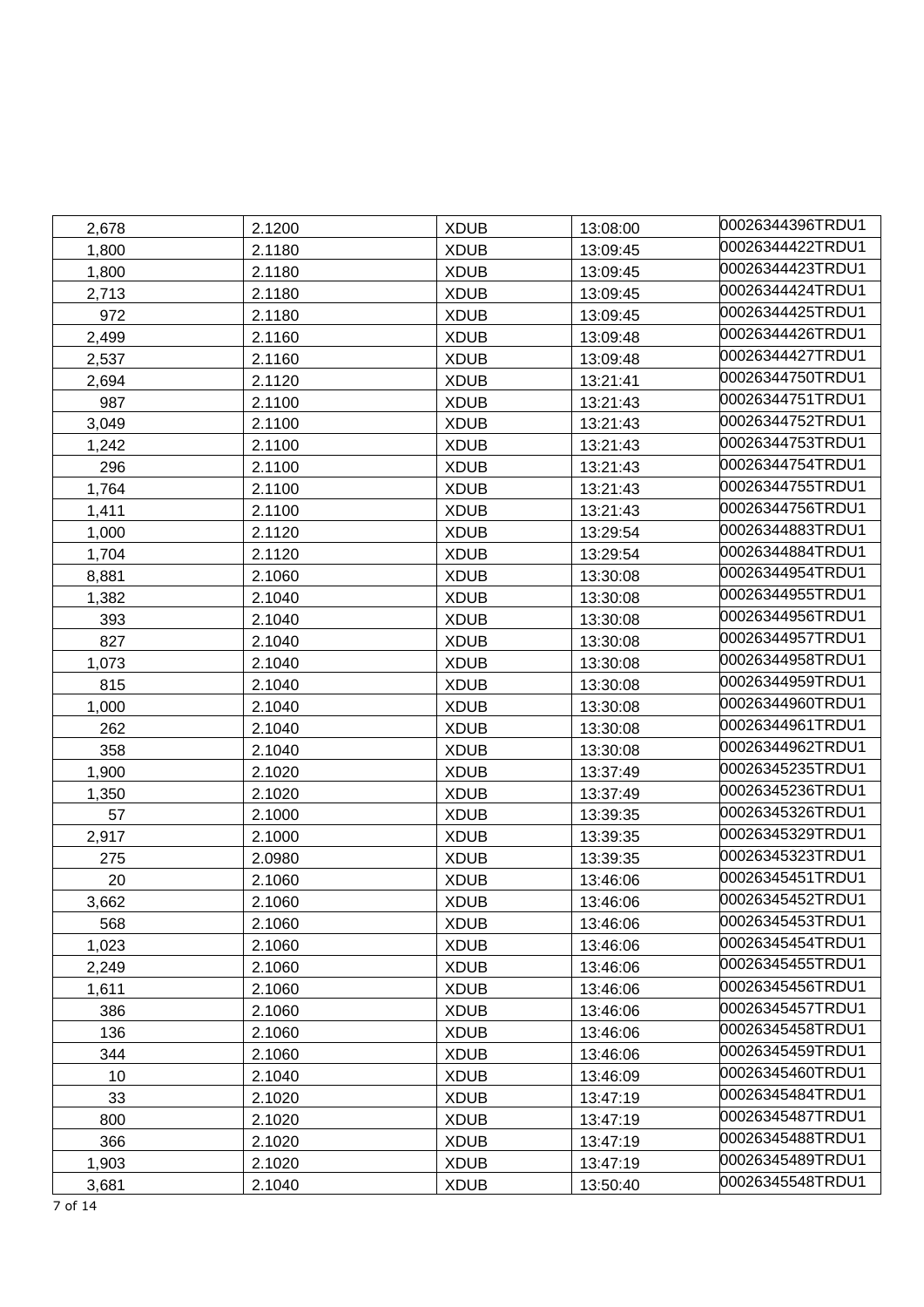| 157   | 2.0980 | <b>XDUB</b> | 13:52:28 | 00026345606TRDU1 |
|-------|--------|-------------|----------|------------------|
| 3,855 | 2.0960 | <b>XDUB</b> | 13:53:01 | 00026345622TRDU1 |
| 82    | 2.1020 | <b>XDUB</b> | 14:01:31 | 00026345859TRDU1 |
| 2,459 | 2.1020 | <b>XDUB</b> | 14:01:35 | 00026345860TRDU1 |
| 258   | 2.1020 | <b>XDUB</b> | 14:01:35 | 00026345861TRDU1 |
| 2,654 | 2.1040 | <b>XDUB</b> | 14:03:15 | 00026345891TRDU1 |
| 2,736 | 2.1020 | <b>XDUB</b> | 14:03:28 | 00026345896TRDU1 |
| 82    | 2.1020 | <b>XDUB</b> | 14:03:28 | 00026345897TRDU1 |
| 2,818 | 2.1020 | <b>XDUB</b> | 14:03:45 | 00026345904TRDU1 |
| 3,087 | 2.1020 | <b>XDUB</b> | 14:03:45 | 00026345906TRDU1 |
| 3,500 | 2.1000 | <b>XDUB</b> | 14:03:45 | 00026345905TRDU1 |
| 3,589 | 2.1000 | <b>XDUB</b> | 14:03:45 | 00026345907TRDU1 |
| 266   | 2.1000 | <b>XDUB</b> | 14:03:45 | 00026345908TRDU1 |
| 1,784 | 2.1080 | <b>XDUB</b> | 14:08:59 | 00026346026TRDU1 |
| 911   | 2.1080 | <b>XDUB</b> | 14:08:59 | 00026346027TRDU1 |
| 4,132 | 2.1080 | <b>XDUB</b> | 14:12:07 | 00026346085TRDU1 |
| 2,749 | 2.1120 | <b>XDUB</b> | 14:20:29 | 00026346202TRDU1 |
| 68    | 2.1120 | <b>XDUB</b> | 14:20:29 | 00026346203TRDU1 |
| 974   | 2.1160 | <b>XDUB</b> | 14:25:08 | 00026346256TRDU1 |
| 672   | 2.1200 | <b>XDUB</b> | 14:27:09 | 00026346273TRDU1 |
| 1,049 | 2.1200 | <b>XDUB</b> | 14:27:09 | 00026346274TRDU1 |
| 1,069 | 2.1200 | <b>XDUB</b> | 14:27:12 | 00026346275TRDU1 |
| 2,760 | 2.1200 | <b>XDUB</b> | 14:27:12 | 00026346276TRDU1 |
| 1,000 | 2.1200 | <b>XDUB</b> | 14:27:12 | 00026346277TRDU1 |
| 2,760 | 2.1200 | <b>XDUB</b> | 14:27:12 | 00026346278TRDU1 |
| 503   | 2.1200 | <b>XDUB</b> | 14:27:12 | 00026346279TRDU1 |
| 566   | 2.1200 | <b>XDUB</b> | 14:27:12 | 00026346280TRDU1 |
| 169   | 2.1200 | <b>XDUB</b> | 14:27:12 | 00026346281TRDU1 |
| 3,829 | 2.1200 | <b>XDUB</b> | 14:27:12 | 00026346282TRDU1 |
| 2,430 | 2.1200 | <b>XDUB</b> | 14:27:12 | 00026346283TRDU1 |
| 3,817 | 2.1220 | <b>XDUB</b> | 14:28:52 | 00026346332TRDU1 |
| 3,817 | 2.1220 | <b>XDUB</b> | 14:28:52 | 00026346333TRDU1 |
| 3,355 | 2.1220 | <b>XDUB</b> | 14:28:52 | 00026346334TRDU1 |
| 2,002 | 2.1200 | <b>XDUB</b> | 14:28:52 | 00026346335TRDU1 |
| 2,002 | 2.1200 | <b>XDUB</b> | 14:28:52 | 00026346336TRDU1 |
| 1,279 | 2.1200 | <b>XDUB</b> | 14:28:52 | 00026346337TRDU1 |
| 2,699 | 2.1200 | <b>XDUB</b> | 14:32:56 | 00026346453TRDU1 |
| 1,051 | 2.1220 | <b>XDUB</b> | 14:36:20 | 00026346517TRDU1 |
| 6,130 | 2.1220 | <b>XDUB</b> | 14:36:20 | 00026346518TRDU1 |
| 5,898 | 2.1220 | <b>XDUB</b> | 14:36:20 | 00026346519TRDU1 |
| 4,938 | 2.1220 | <b>XDUB</b> | 14:36:20 | 00026346520TRDU1 |
| 446   | 2.1220 | <b>XDUB</b> | 14:43:04 | 00026346641TRDU1 |
| 3,030 | 2.1220 | <b>XDUB</b> | 14:43:41 | 00026346643TRDU1 |
| 1,566 | 2.1220 | <b>XDUB</b> | 14:43:41 | 00026346644TRDU1 |
| 1,833 | 2.1220 | <b>XDUB</b> | 14:43:41 | 00026346645TRDU1 |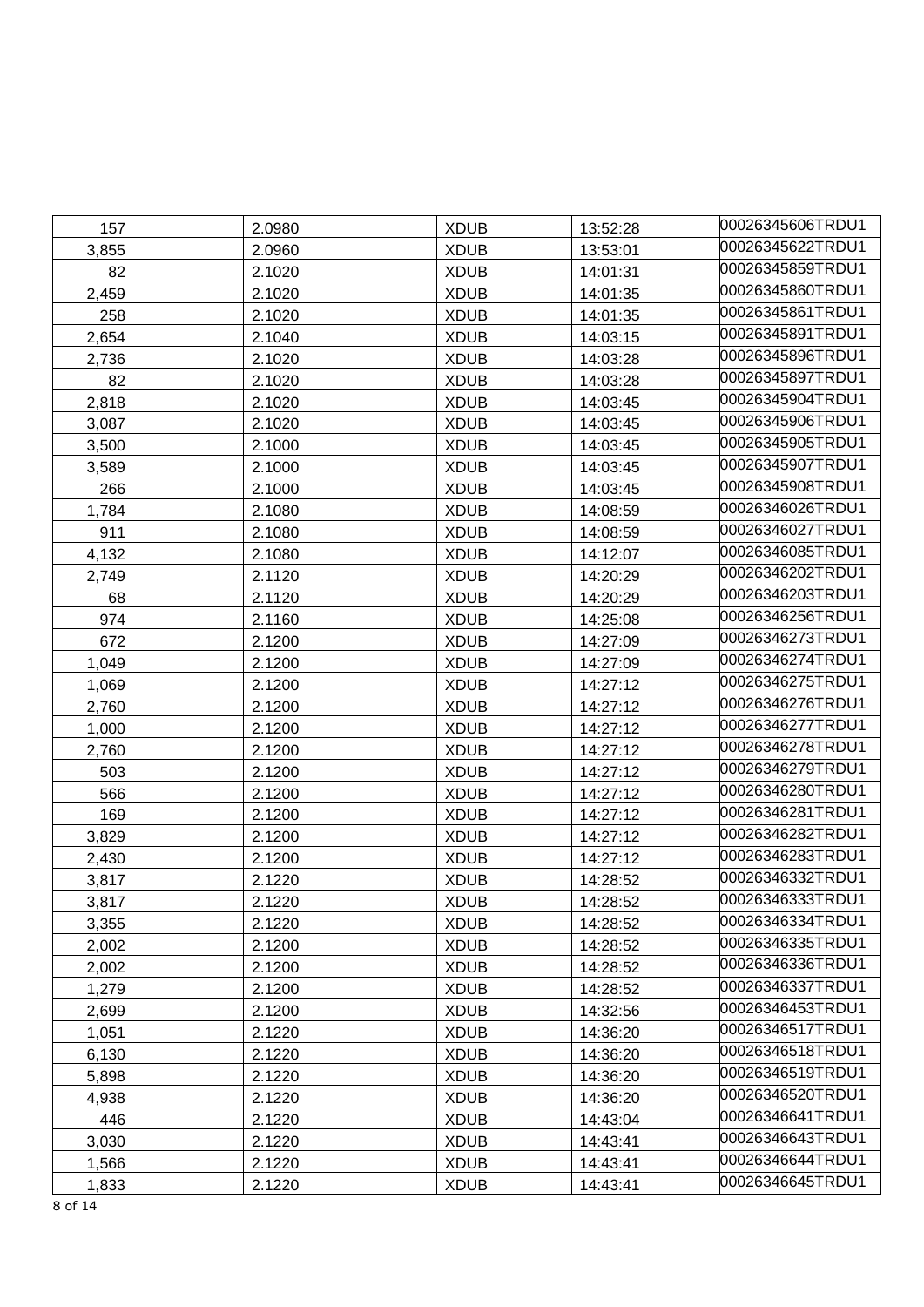| 1,643  | 2.1220 | <b>XDUB</b> | 14:43:41 | 00026346646TRDU1  |
|--------|--------|-------------|----------|-------------------|
| 1,566  | 2.1220 | <b>XDUB</b> | 14:43:41 | 00026346647TRDU1  |
| 263    | 2.1220 | <b>XDUB</b> | 14:43:41 | 00026346648TRDU1  |
| 1,570  | 2.1220 | <b>XDUB</b> | 14:43:41 | 00026346649TRDU1  |
| 164    | 2.1220 | <b>XDUB</b> | 14:43:41 | 00026346650TRDU1  |
| 1,402  | 2.1220 | <b>XDUB</b> | 14:43:41 | l00026346651TRDU1 |
| 704    | 2.1220 | <b>XDUB</b> | 14:43:41 | 00026346652TRDU1  |
| 1,773  | 2.1200 | <b>XDUB</b> | 14:44:00 | 00026346659TRDU1  |
| 1,773  | 2.1200 | <b>XDUB</b> | 14:44:00 | 00026346660TRDU1  |
| 125    | 2.1200 | <b>XDUB</b> | 14:44:04 | 00026346664TRDU1  |
| 1,648  | 2.1200 | <b>XDUB</b> | 14:44:05 | 00026346665TRDU1  |
| 304    | 2.1200 | <b>XDUB</b> | 14:44:05 | l00026346666TRDU1 |
| 2,621  | 2.1360 | <b>XDUB</b> | 14:54:03 | 00026346923TRDU1  |
| 35     | 2.1360 | <b>XDUB</b> | 14:54:59 | 00026346936TRDU1  |
| 23     | 2.1360 | <b>XDUB</b> | 14:54:59 | 00026346937TRDU1  |
| 24     | 2.1360 | <b>XDUB</b> | 14:54:59 | 00026346938TRDU1  |
| 500    | 2.1360 | <b>XDUB</b> | 14:54:59 | 00026346939TRDU1  |
| 25     | 2.1360 | <b>XDUB</b> | 14:54:59 | 00026346940TRDU1  |
| 931    | 2.1380 | <b>XDUB</b> | 14:55:18 | 00026346946TRDU1  |
| 2,863  | 2.1380 | <b>XDUB</b> | 14:55:38 | 00026346948TRDU1  |
| 5,891  | 2.1360 | <b>XDUB</b> | 14:55:59 | 00026346982TRDU1  |
| 11,231 | 2.1360 | <b>XDUB</b> | 14:55:59 | 00026346983TRDU1  |
| 148    | 2.1360 | <b>XDUB</b> | 14:55:59 | 00026346984TRDU1  |
| 1,738  | 2.1360 | <b>XDUB</b> | 15:02:08 | 00026347064TRDU1  |
| 1,738  | 2.1360 | <b>XDUB</b> | 15:02:08 | 00026347065TRDU1  |
| 1,173  | 2.1360 | <b>XDUB</b> | 15:02:08 | 00026347066TRDU1  |
| 1,572  | 2.1360 | <b>XDUB</b> | 15:02:08 | 00026347067TRDU1  |
| 166    | 2.1360 | <b>XDUB</b> | 15:02:08 | 00026347068TRDU1  |
| 1,738  | 2.1360 | <b>XDUB</b> | 15:02:11 | 00026347069TRDU1  |
| 7,601  | 2.1320 | <b>XDUB</b> | 15:04:26 | 00026347104TRDU1  |
| 1,955  | 2.1320 | <b>XDUB</b> | 15:04:26 | 00026347108TRDU1  |
| 3.545  | 2.1320 | <b>XDUB</b> | 15:04:26 | 00026347111TRDU1  |
| 1,547  | 2.1300 | <b>XDUB</b> | 15:04:26 | 00026347112TRDU1  |
| 1,407  | 2.1300 | <b>XDUB</b> | 15:04:26 | 00026347113TRDU1  |
| 2,513  | 2.1280 | <b>XDUB</b> | 15:06:20 | 00026347151TRDU1  |
| 5,583  | 2.1280 | <b>XDUB</b> | 15:06:20 | 00026347152TRDU1  |
| 1,813  | 2.1280 | <b>XDUB</b> | 15:10:25 | 00026347197TRDU1  |
| 1,813  | 2.1280 | <b>XDUB</b> | 15:10:25 | 00026347198TRDU1  |
| 3,091  | 2.1280 | <b>XDUB</b> | 15:10:25 | 00026347199TRDU1  |
| 1,370  | 2.1280 | <b>XDUB</b> | 15:10:25 | 00026347200TRDU1  |
| 181    | 2.1300 | <b>XDUB</b> | 15:14:57 | 00026347284TRDU1  |
| 1,377  | 2.1300 | <b>XDUB</b> | 15:14:57 | 00026347285TRDU1  |
| 1,910  | 2.1300 | <b>XDUB</b> | 15:15:48 | 00026347288TRDU1  |
| 46     | 2.1340 | <b>XDUB</b> | 15:21:10 | 00026347398TRDU1  |
| 3,009  | 2.1340 | <b>XDUB</b> | 15:21:10 | 00026347399TRDU1  |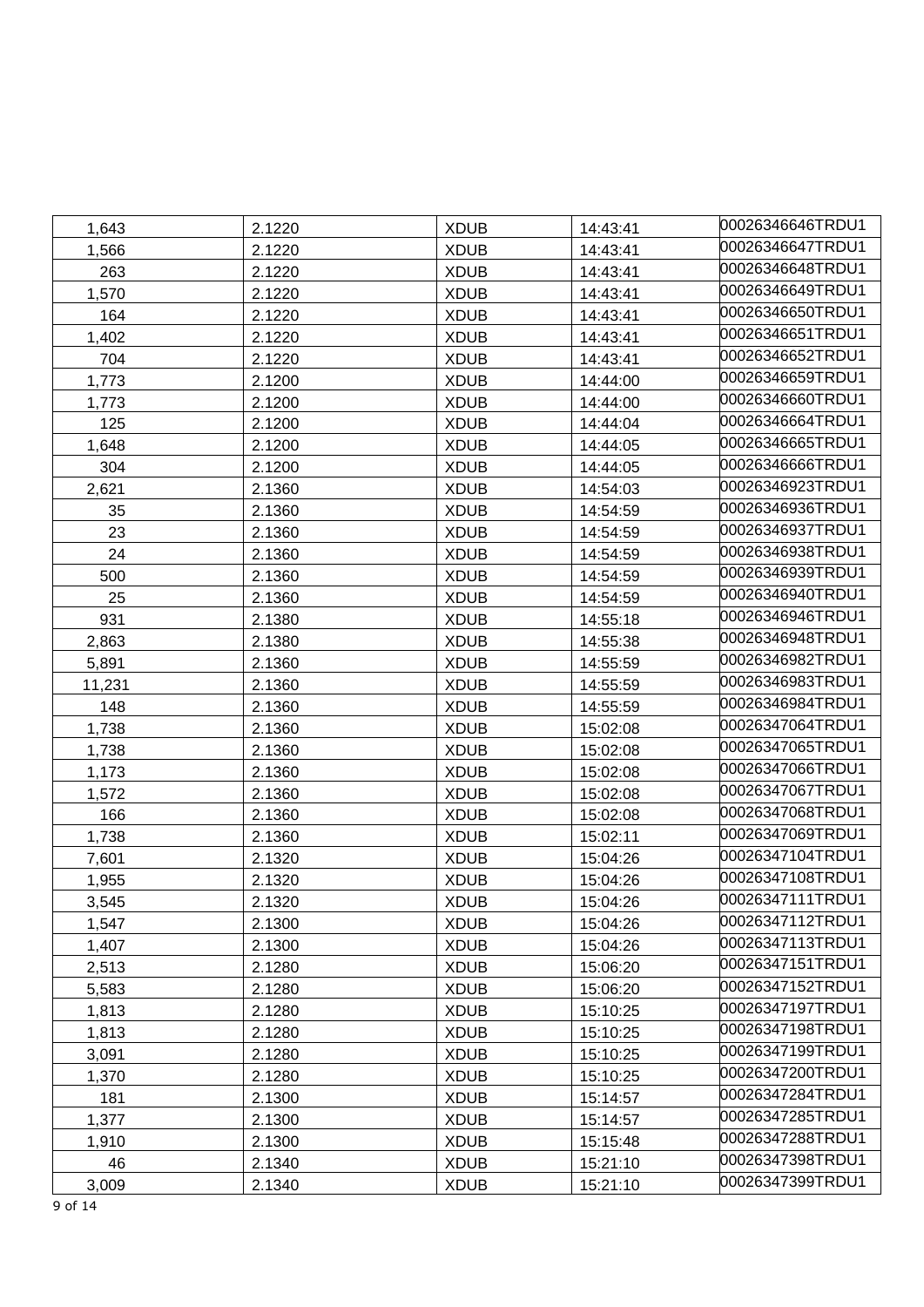| 2,742  | 2.1400 | <b>XDUB</b> | 15:22:34 | 00026347415TRDU1 |
|--------|--------|-------------|----------|------------------|
| 2,863  | 2.1400 | <b>XDUB</b> | 15:23:34 | 00026347432TRDU1 |
| 2,862  | 2.1400 | <b>XDUB</b> | 15:24:47 | 00026347451TRDU1 |
| 1,533  | 2.1380 | <b>XDUB</b> | 15:26:01 | 00026347508TRDU1 |
| 4,774  | 2.1380 | <b>XDUB</b> | 15:26:01 | 00026347509TRDU1 |
| 12,000 | 2.1380 | <b>XDUB</b> | 15:26:01 | 00026347510TRDU1 |
| 5,381  | 2.1380 | <b>XDUB</b> | 15:26:01 | 00026347511TRDU1 |
| 2,929  | 2.1380 | <b>XDUB</b> | 15:27:38 | 00026347541TRDU1 |
| 850    | 2.1380 | <b>XDUB</b> | 15:27:38 | 00026347542TRDU1 |
| 4,451  | 2.1380 | <b>XDUB</b> | 15:28:13 | 00026347558TRDU1 |
| 2,039  | 2.1340 | <b>XDUB</b> | 15:30:27 | 00026347594TRDU1 |
| 497    | 2.1340 | <b>XDUB</b> | 15:30:27 | 00026347595TRDU1 |
| 3,274  | 2.1320 | <b>XDUB</b> | 15:31:31 | 00026347606TRDU1 |
| 1,356  | 2.1280 | <b>XDUB</b> | 15:31:51 | 00026347619TRDU1 |
| 1,798  | 2.1300 | <b>XDUB</b> | 15:33:07 | 00026347626TRDU1 |
| 2,995  | 2.1300 | <b>XDUB</b> | 15:33:07 | 00026347627TRDU1 |
| 1,189  | 2.1300 | <b>XDUB</b> | 15:35:34 | 00026347657TRDU1 |
| 1,734  | 2.1300 | <b>XDUB</b> | 15:35:35 | 00026347658TRDU1 |
| 6,213  | 2.1380 | <b>XDUB</b> | 15:42:13 | 00026347762TRDU1 |
| 5,267  | 2.1380 | <b>XDUB</b> | 15:42:13 | 00026347763TRDU1 |
| 2,237  | 2.1380 | <b>XDUB</b> | 15:42:13 | 00026347764TRDU1 |
| 4,744  | 2.1300 | <b>XDUB</b> | 15:42:54 | 00026347775TRDU1 |
| 391    | 2.1300 | <b>XDUB</b> | 15:42:54 | 00026347776TRDU1 |
| 2,674  | 2.1300 | <b>XDUB</b> | 15:48:45 | 00026347863TRDU1 |
| 629    | 2.1300 | <b>XDUB</b> | 15:48:45 | 00026347864TRDU1 |
| 938    | 2.1300 | <b>XDUB</b> | 15:48:45 | 00026347865TRDU1 |
| 629    | 2.1300 | <b>XDUB</b> | 15:48:45 | 00026347866TRDU1 |
| 1,567  | 2.1300 | <b>XDUB</b> | 15:48:46 | 00026347867TRDU1 |
| 4      | 2.1300 | <b>XDUB</b> | 15:48:46 | 00026347868TRDU1 |
| 817    | 2.1300 | <b>XDUB</b> | 15:48:46 | 00026347869TRDU1 |
| 5,400  | 2.1300 | <b>XDUB</b> | 15:51:23 | 00026347911TRDU1 |
| 998    | 2.1280 | <b>XDUB</b> | 15:51:23 | 00026347910TRDU1 |
| 5,589  | 2.1280 | <b>XDUB</b> | 15:51:23 | 00026347912TRDU1 |
| 2,832  | 2.1280 | <b>XDUB</b> | 16:00:16 | 00026348094TRDU1 |
| 734    | 2.1280 | <b>XDUB</b> | 16:00:16 | 00026348095TRDU1 |
| 1,146  | 2.1280 | <b>XDUB</b> | 16:00:16 | 00026348096TRDU1 |
| 1,754  | 2.1280 | <b>XDUB</b> | 16:00:16 | 00026348097TRDU1 |
| 170    | 2.1280 | <b>XDUB</b> | 16:00:16 | 00026348098TRDU1 |
| 1,638  | 2.1280 | <b>XDUB</b> | 16:00:16 | 00026348099TRDU1 |
| 155    | 2.1280 | <b>XDUB</b> | 16:00:16 | 00026348100TRDU1 |
| 1,769  | 2.1280 | <b>XDUB</b> | 16:00:16 | 00026348102TRDU1 |
| 685    | 2.1280 | <b>XDUB</b> | 16:00:16 | 00026348103TRDU1 |
| 372    | 2.1280 | <b>XDUB</b> | 16:00:16 | 00026348104TRDU1 |
| 199    | 2.1280 | <b>XDUB</b> | 16:00:16 | 00026348105TRDU1 |
| 382    | 2.1280 | <b>XDUB</b> | 16:00:16 | 00026348106TRDU1 |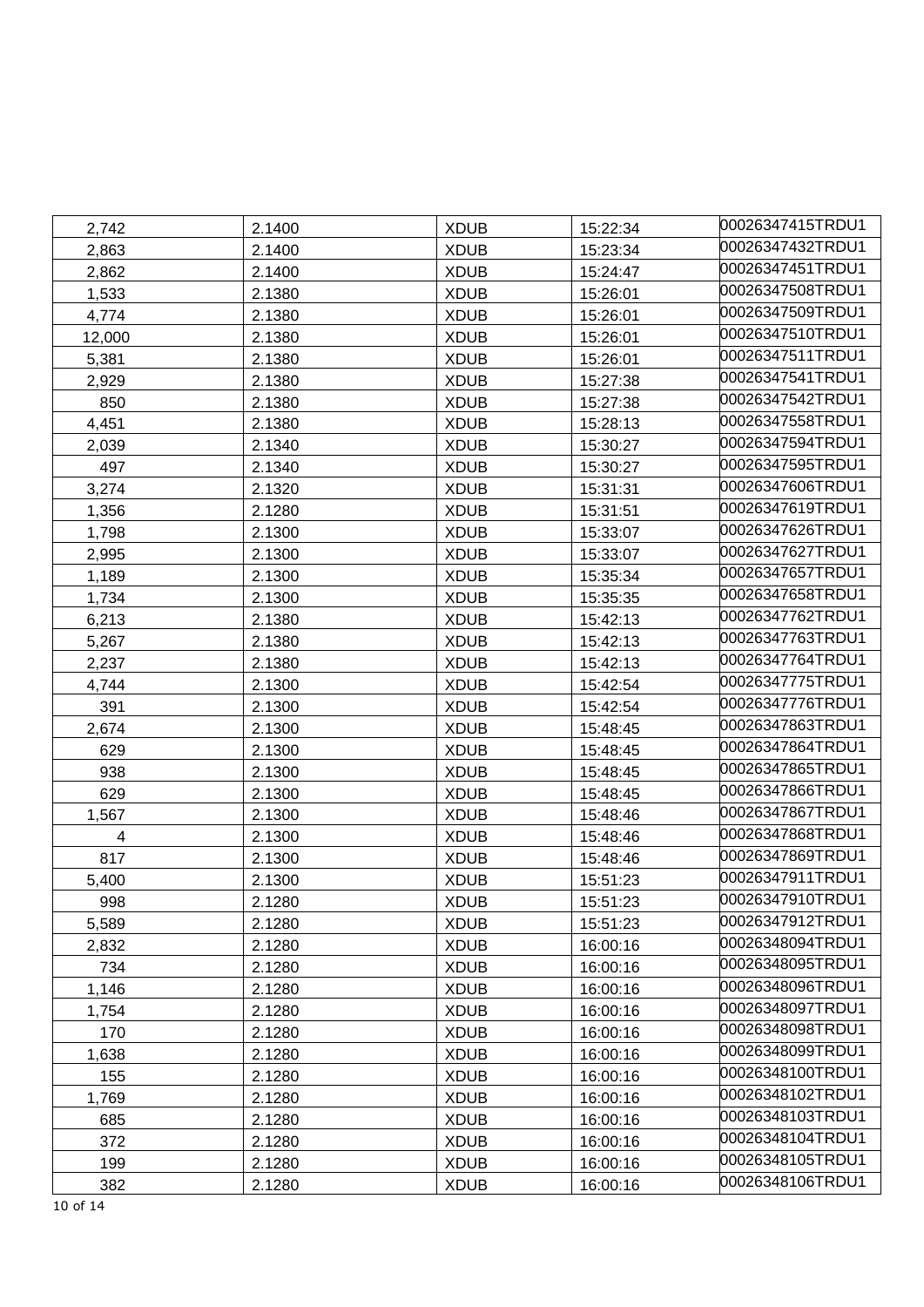| 325   | 2.1280 | <b>XDUB</b> | 16:00:16 | 00026348107TRDU1 |
|-------|--------|-------------|----------|------------------|
| 1,599 | 2.1280 | <b>XDUB</b> | 16:00:17 | 00026348108TRDU1 |
| 1,638 | 2.1280 | <b>XDUB</b> | 16:00:17 | 00026348109TRDU1 |
| 1,042 | 2.1280 | <b>XDUB</b> | 16:00:17 | 00026348110TRDU1 |
| 434   | 2.1280 | <b>XDUB</b> | 16:00:17 | 00026348111TRDU1 |
| 1,000 | 2.1280 | <b>XDUB</b> | 16:00:33 | 00026348115TRDU1 |
| 1,893 | 2.1280 | <b>XDUB</b> | 16:01:07 | 00026348116TRDU1 |
| 3,844 | 2.1280 | <b>XDUB</b> | 16:01:07 | 00026348117TRDU1 |
| 197   | 2.1280 | <b>XDUB</b> | 16:01:07 | 00026348118TRDU1 |
| 470   | 2.1240 | <b>XDUB</b> | 16:03:18 | 00026348153TRDU1 |
| 6,479 | 2.1240 | <b>XDUB</b> | 16:03:44 | 00026348156TRDU1 |
| 6,440 | 2.1200 | <b>XDUB</b> | 16:04:45 | 00026348162TRDU1 |
| 4,137 | 2.1180 | <b>XDUB</b> | 16:06:45 | 00026348194TRDU1 |
| 1,599 | 2.1180 | <b>XDUB</b> | 16:14:28 | 00026348297TRDU1 |
| 1,820 | 2.1180 | <b>XDUB</b> | 16:14:28 | 00026348298TRDU1 |
| 3,369 | 2.1180 | <b>XDUB</b> | 16:14:28 | 00026348299TRDU1 |
| 3,361 | 2.1180 | <b>XDUB</b> | 16:14:28 | 00026348300TRDU1 |
| 3,645 | 2.1180 | <b>XDUB</b> | 16:14:28 | 00026348301TRDU1 |
| 2,083 | 2.1180 | <b>XDUB</b> | 16:14:28 | 00026348302TRDU1 |
| 1,777 | 2.1180 | <b>XDUB</b> | 16:14:28 | 00026348303TRDU1 |
| 3,196 | 2.1180 | <b>XDUB</b> | 16:14:28 | 00026348304TRDU1 |
| 4,954 | 2.1180 | <b>XDUB</b> | 16:14:28 | 00026348305TRDU1 |
| 2,835 | 2.1160 | <b>XDUB</b> | 16:17:25 | 00026348345TRDU1 |
| 1,283 | 2.1160 | <b>XDUB</b> | 16:17:25 | 00026348346TRDU1 |
| 1,443 | 2.1160 | <b>XDUB</b> | 16:17:25 | 00026348347TRDU1 |
| 1,161 | 2.1160 | <b>XDUB</b> | 16:17:25 | 00026348348TRDU1 |
| 2,652 | 2.1160 | <b>XDUB</b> | 16:17:25 | 00026348349TRDU1 |
| 1,394 | 2.1160 | <b>XDUB</b> | 16:17:25 | 00026348350TRDU1 |
| 2,957 | 2.1160 | <b>XDUB</b> | 16:17:33 | 00026348358TRDU1 |
| 2,445 | 2.1240 | <b>XDUB</b> | 16:24:56 | 00026348510TRDU1 |
| 527   | 2.1260 | <b>XDUB</b> | 16:25:17 | 00026348517TRDU1 |
| 1,300 | 2.1260 | <b>XDUB</b> | 16:25:17 | 00026348518TRDU1 |
| 244   | 2.1260 | <b>XDUB</b> | 16:25:17 | 00026348519TRDU1 |
| 674   | 2.1260 | <b>XDUB</b> | 16:25:17 | 00026348520TRDU1 |
| 2,627 | 2.1260 | <b>XDUB</b> | 16:25:48 | 00026348535TRDU1 |
| 1,521 | 2.1240 | <b>XDUB</b> | 16:26:04 | 00026348546TRDU1 |
| 82    | 2.1240 | <b>XDUB</b> | 16:26:04 | 00026348547TRDU1 |
| 254   | 2.1240 | <b>XDUB</b> | 16:26:04 | 00026348548TRDU1 |
| 1,603 | 2.1240 | <b>XDUB</b> | 16:26:05 | 00026348549TRDU1 |
| 212   | 2.1240 | <b>XDUB</b> | 16:26:05 | 00026348550TRDU1 |
| 1,603 | 2.1240 | <b>XDUB</b> | 16:26:08 | 00026348551TRDU1 |
| 1,500 | 2.1220 | <b>XDUB</b> | 16:26:47 | 00026348637TRDU1 |
| 263   | 2.1220 | <b>XDUB</b> | 16:26:47 | 00026348638TRDU1 |
| 1,944 | 2.1200 | <b>XDUB</b> | 16:27:25 | 00026348686TRDU1 |
| 566   | 2.1200 | <b>XDUB</b> | 16:27:25 | 00026348688TRDU1 |